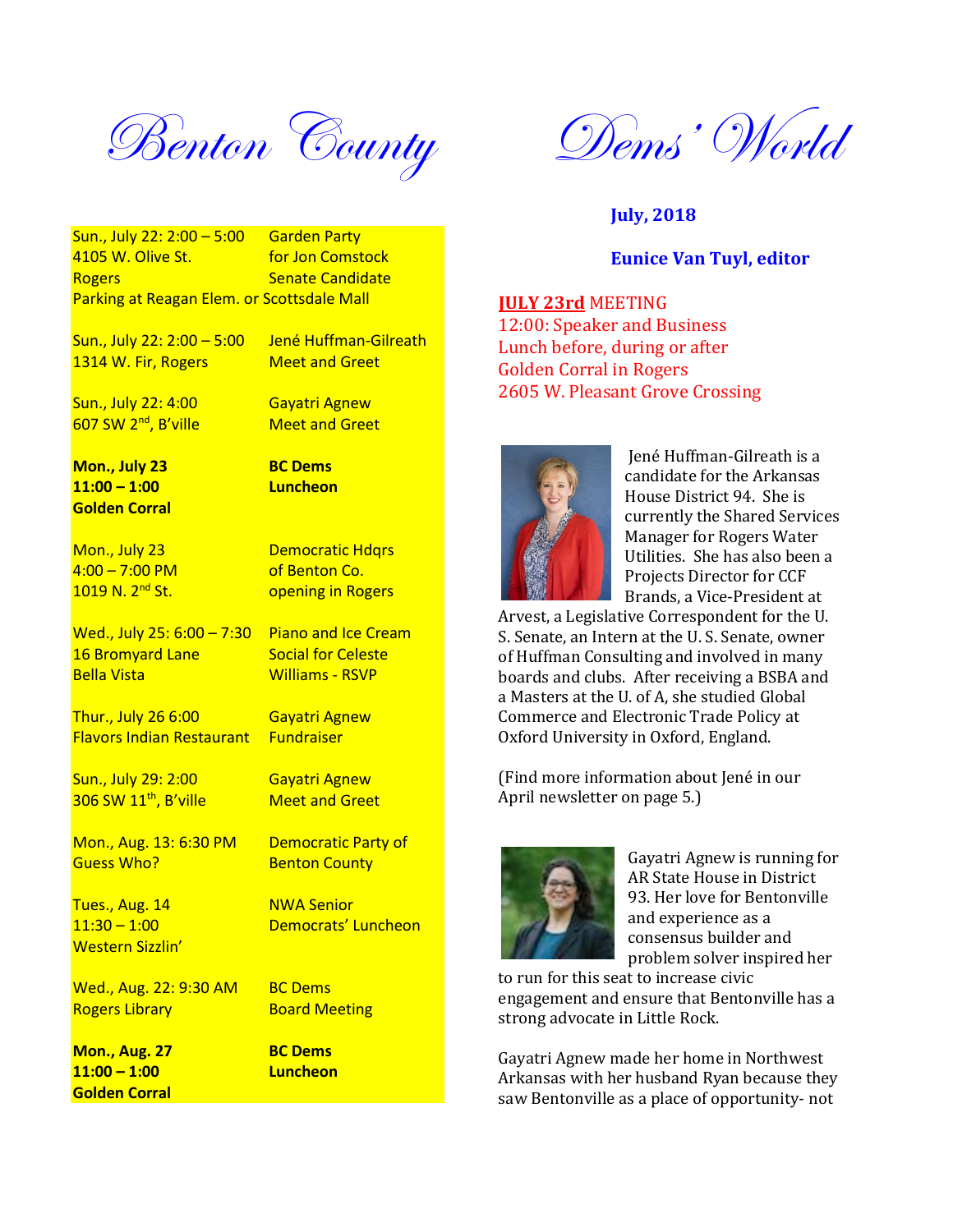only for their careers but also for their children, Rohan and Kamala. Gayatri is a Senior Director at a major corporate foundation. She leads strategy and grantmaking for the foundation's work to create economic opportunity. Prior to her current role, Gayatri worked in the public and private sectors, focused on education, workforce, and economic development with an emphasis on pathways to opportunity for all. She is passionate about building relationships, education, jobs and creating strong communities.

Gayatri serves on the development committee for the Helen Walton Children's Enrichment Center and is a former Trustee of the Seattle Community Colleges. She is also a former Board Member of the Center for Women and Democracy. Gayatri is a proud community college alum, having attended Foothill-De Anza Community College before transferring to Seattle University. She holds both a Bachelors of Arts in Political Science and a Masters of Business Administration from Seattle University.

"The moral test of government: how that government treats those who are in the dawn of life, the children; those who are in the twilight of life, the elderly; and those that are in the shadows of life, the sick, the needy, and the handicapped."

"This is an extraordinary moment. It is without equal, not only in American history, but in modern history. A hostile foreign power intervened in our election to help elect a man president who has since actively served their interests and has defended them at every turn. Trump may deny collusion. But given that this the attack continues, denying it is collusion, distracting from it is collusion, obstructing the investigation of it is collusion — because all these things enable it to go on.

Hubert Humphrey

That the president is abetted in his aid for the Russians — again, in the midst of this ongoing attack — by the leadership of the Republican Party makes the situation all the more extraordinary and dangerous. As Republicans seek to undermine the investigation, they serve Russia as directly as if they were officers of the GRU.

David Rothkopf, CEO and Editor of *Foreign Policy Magazine*

| <b>June 2018 Treasurer's Summary</b> |                                                      |                                | <b>By David Cauldwell, Treasurer</b> |                        |                    |
|--------------------------------------|------------------------------------------------------|--------------------------------|--------------------------------------|------------------------|--------------------|
|                                      | <b>Beginning Balance</b>                             | \$3,231.17                     |                                      |                        |                    |
| Income:                              | <b>Blue Bowls</b><br><b>Dues</b><br><b>Donations</b> | \$71.00<br>\$100.00<br>\$30.00 | <b>Expenses:</b>                     | Facebook Ad<br>Total   | \$10.00<br>\$10.00 |
|                                      | Total                                                | \$211.00                       |                                      | <b>Ending Balance:</b> |                    |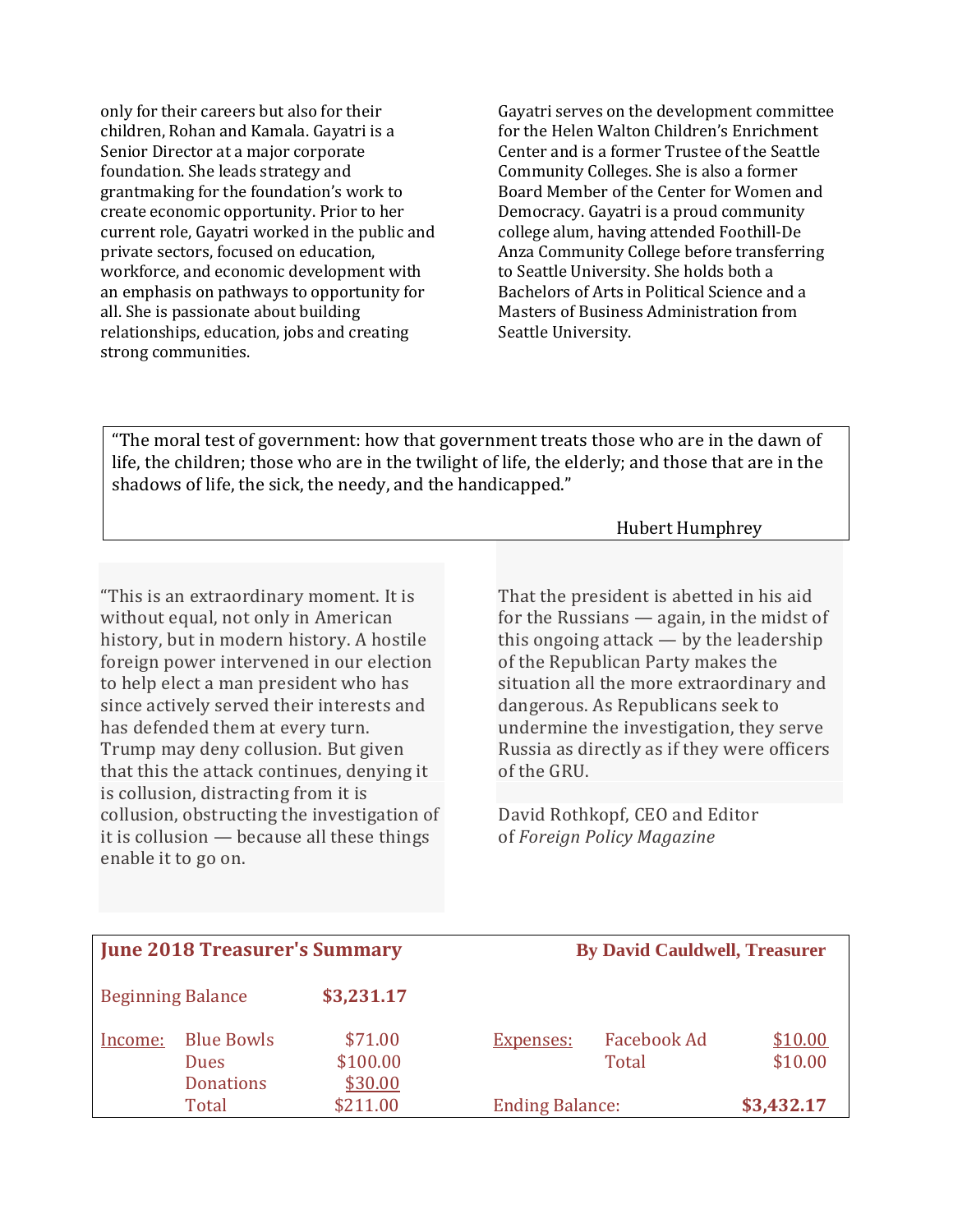# **BENTON COUNTY DEMS' June 25, 2018 General Meeting Golden Corral, Rogers, AR By Diana Kolman, Secretary**

President Richard Bland, called the meeting to order at 12:00 p.m. He began the meeting by welcoming new members and visitors. Thurman Metcalf led the group in the Pledge of Allegiance.

Suzanne Miltich introduced the first speaker, Kelly Scott Unger, who is a candidate for the Arkansas House District 87. Kelly, an attorney for Simmons Pet Foods, said she is running in a district that has had no Democratic opposition in 35 years. One of her main platform focuses is education, especially pre-K. She would like to see the state's pre-K program expanded to provide quality pre-K education for all Arkansas children, especially those in rural areas. She would also like to see the state move forward in providing education for those who want to go into technical or health care fields. She also wants to focus on health care in Arkansas. She described the current health care system as "broken," and she feels that no one wants to fix it at this time. If elected, this would be one of her goals.

The second speaker was Chris Birch, a candidate for the District 92 seat. Chris just graduated from law school and will be taking the bar exam next month. He hopes to work as a criminal defense and immigration attorney. For his campaign platform, Chris wants to focus on education and health care. He also wants to seek criminal justice reform. He feels too many Arkansas prisons focus on imprisonment rather than on rehabilitation. He also feels those with mental illness are not treated fairly by the state's criminal justice system. If elected, Chris would like to address these issues.

After the speakers answered questions from the audience, Richard opened the business meeting. The minutes and treasurer's reports for the April meeting were approved as submitted.

•Democratic Party of Benton County: Thurman Metcalf reminded everyone that this group meets on the second Monday of the month at 6:30 in the Guess Who Community Room. He said the garden party on June 2 for Jené Huffman-Gilreath, candidate for District 94, was very successful. He is hosting a similar event for Jon Comstock, candidate for Arkansas State Senate, July 22, 2:00-5:00. Thurman reminded everyone that the annual Little Flock picnic is scheduled for Sept. 22 from 4:00-7:00 p.m. at the Little Flock City Park.

•Nominating Committee: Committee members are Bill Beck, Mike Reese, and Harrell Simpson. Anyone wanting to be an officer should contact one of the above.

•Movie Fundraiser: Bill Beck said has tentatively arranged for a movie fundraiser July 21. The movie is *Leave No Trace*. More information will be forthcoming.

•The League of Women Voters and the Benton County Clerk's Office will be holding a Voter Registration Training Seminar Tuesday, June 26, at the Bentonville Library, 5:30-7:00.

•Richard again reminded everyone that requests for cards should be submitted to Jo Ann Skillet, Corresponding Secretary.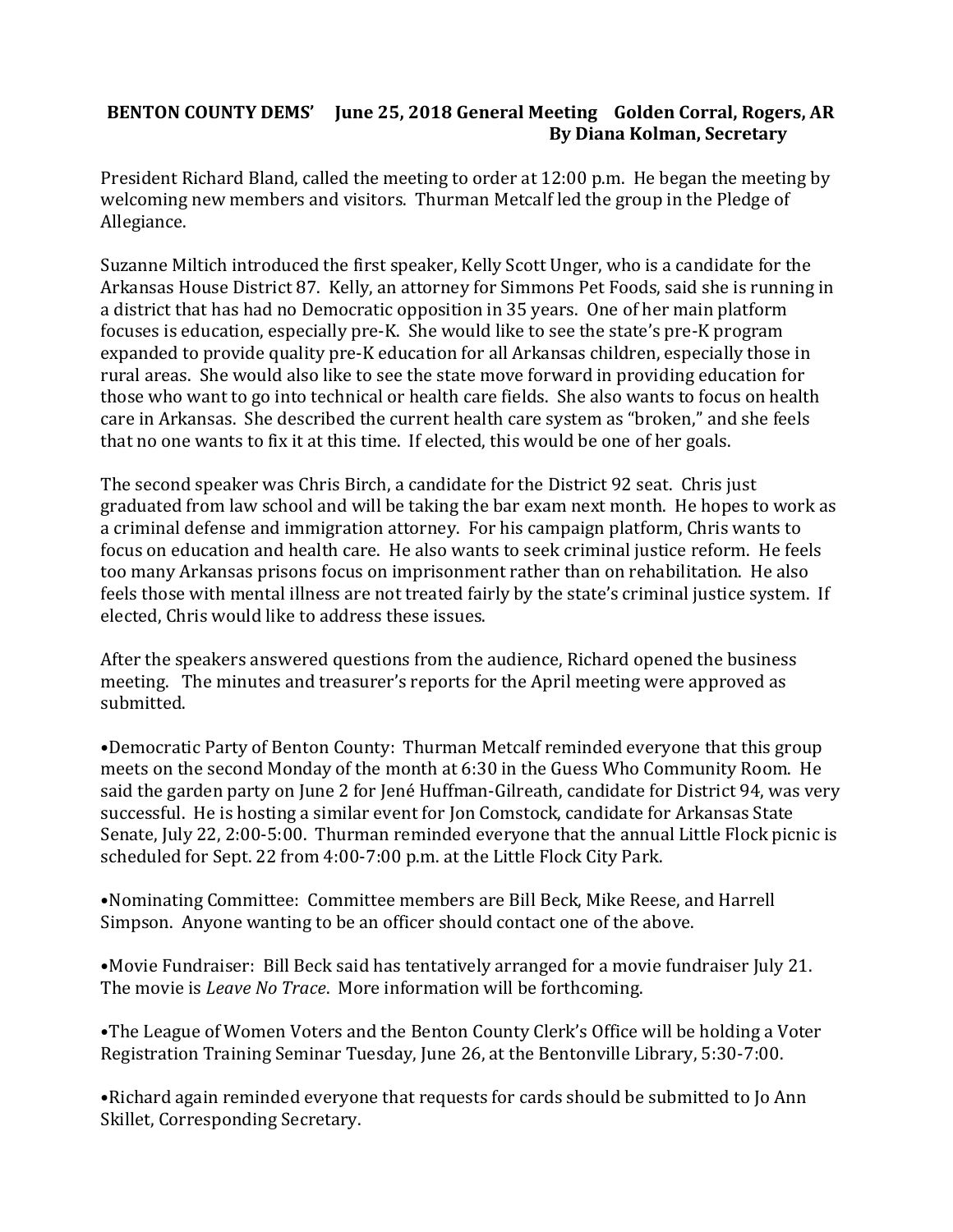•The next meeting is July 23, at the Golden Corral in Rogers. Speakers will be Jené Huffman-Gilreath, District 94 candidate, and Gayatri Agnew, District 93 candidate.

The meeting adjourned at 12:55 p.m.

Travel is the only thing you can buy that makes you richer. We travel, not to escape life, but for life not to escape us.

#### **President's Message - July 2018**

This summer I've read a couple of books that have somewhat eased my anxiety about the current political and cultural situation and the probable upcoming economic crisis. These books, both published this year, point to the fact that the current state of affairs, or at least the factors causing it, are not unique. Hate, nurtured by racism, xenophobia, sexism, and ethnic prejudice, has always existed in America and has risen to the forefront periodically during the 240 plus years of American history. Forces for reform, for progress, and for tolerance that saw the nation through those difficult times, exist today and are more powerful and produce more positive results than most Americans realize.

The first of the two books is Jon Meacham's *Soul of America: The Battle for Our Better Angels*. Meacham, a writer and journalist, has previously published well-received books on Thomas Jefferson, Andrew Jackson, and George H. W. Bush. In *Soul of America*, Meacham reminds the reader that the present is not the first time that the uglier tendencies in American life have risen to the forefront and been embraced by a large number of people. He argues that a theme in United States history has been a struggle between our "better angels" and more demonic forces. He describes the Alien and Sedition Acts during the undeclared war with France during the John Adams administration. Those acts targeted foreigners, immigrants, and the opposition press. He discusses the long history of slavery and racism in America. Civil civic discussion ceased in the mid-nineteenth century before and during the Civil War. In the twentieth century, there was the Red Scare in the years after World War I and the contemporary rise of the second Ku Klux Klan. Even during the administration of the liberal Franklin Roosevelt, thousands of American citizens of Japanese descent were incarcerated for the duration of the Second World War. The 1950s brought the hysteria of Joseph McCarthy.

In each of these situations, forces opposed to hate and intolerance opposed these manifestations of the darker side of American culture. The "Better Angels" eventually prevailed. The election of 1800 came while the Alien and Sedition were in effect, and the incoming Jefferson Administration declined to ask Congress to renew them. The crisis of the 1850s was followed by the Civil War and the leadership of Lincoln. The Red Scare eventually fizzled and the second KKK shrank to a miniature of its former self. An apology was finally offered to the formerly imprisoned Japanese Americans. McCarthy was discredited and even censured by the Senate. Wise and magnanimous leadership often served as a catalyst or facilitator for moving past these moments. Meacham argues that the most effective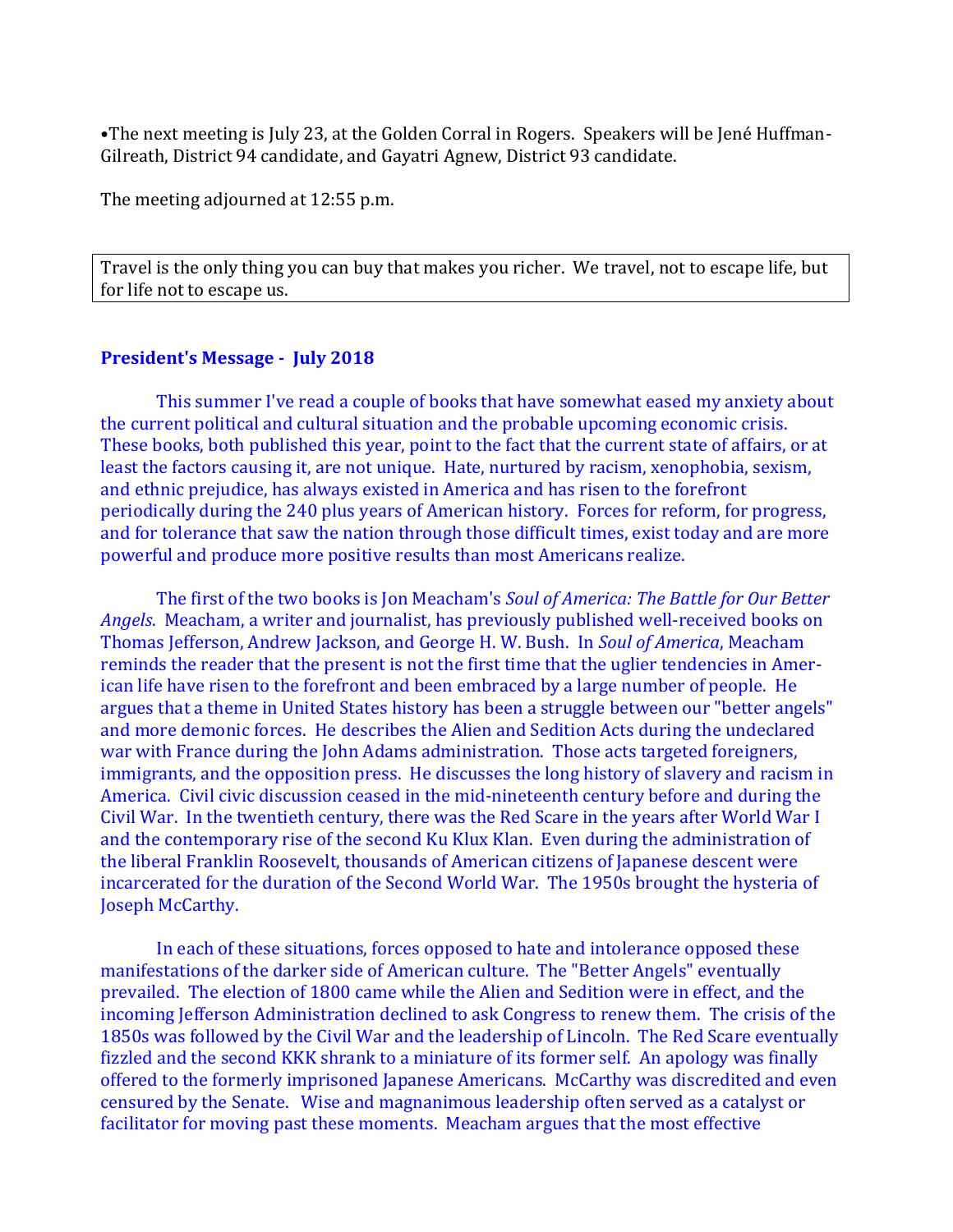Presidents have governed in a way to appeal to the voters' better natures and to build a broader consensus rather than to strengthen a narrow, but powerful base. The optimistic take-away is that we as Americans have experienced difficult and unsavory times before and have survived, that Trumpism will be survived, too.

The second book is *Our Towns: A 100,000-Mile Journey into the Heart of America*, written by James and Deborah Fallows. James Fallows is a longtime *Atlantic* correspondent, and Deborah Fallows is also a writer and researcher. Their premise is that things are better in the United States than most of us believe and that people are finding productive ways to work together despite the political polarization we see, especially in Washington. They bring hope in pointing to the similarities between now and the waning years of the Gilded Age and the rise of Progressivism on the local and regional level.

In their single-prop plane, the couple travelled to dozens of towns and cities around the nation. Most were medium sized. Many were in the Deep South, where poverty had been longstanding, and in the Rust Belt where postwar prosperity had evaporated, but others were on the coasts. Included were Burlington, Vermont; Guymon, Oklahoma; Wichita, Kansas; Greenville, Mississippi; and Sioux Fall, South Dakota, to mention a few. The authors sought to discover what caused some communities to thrive, or experience revival, while others did not. They discovered communities reinventing themselves in innovative ways.

The Fallowes found ten and a half common themes in the various and varied success stories. One was avoiding partisan divides and working in a non-partisan way. Another was leadership; in any town everyone could point to a main mover and shaker who might be an elected official, a philanthropist, a civic leader, a business executive, a civil servant, or one of some other designation. Three other themes involved education: proximity to a research university, possession and caring for a local community college, and innovative schools. Public-private partnerships were universal. Openness was necessary as was having big plans. The half theme was more whimsical, but the authors found it, too, to be a common thread: towns on the rise had one or more craft breweries, a sign of an entrepreneurial spirit and a sizable group of young customers. (These themes and characteristics seem familiar to this Northwest Arkansas resident!)

Hopefully the optimistic and cooperative effort to enhance the common good will spread from the local level upward as the Progressive Movement did in the first decade of the last century. And perhaps that will foster the political revival that Meacham has found so many times before.

### **Richard A. Bland**

Snubbed Women in STEM National Women's History Museum



In 1940, Dr. Chien-Shiung Wu, educated in her native China and the United States, overcame both gender and racial barriers to receive her Ph.D. in physics. Shortly thereafter, Wu was invited to work on the Manhattan Project to conduct research on uranium enrichment and radiation detection. And if that was not enough, she later found experi-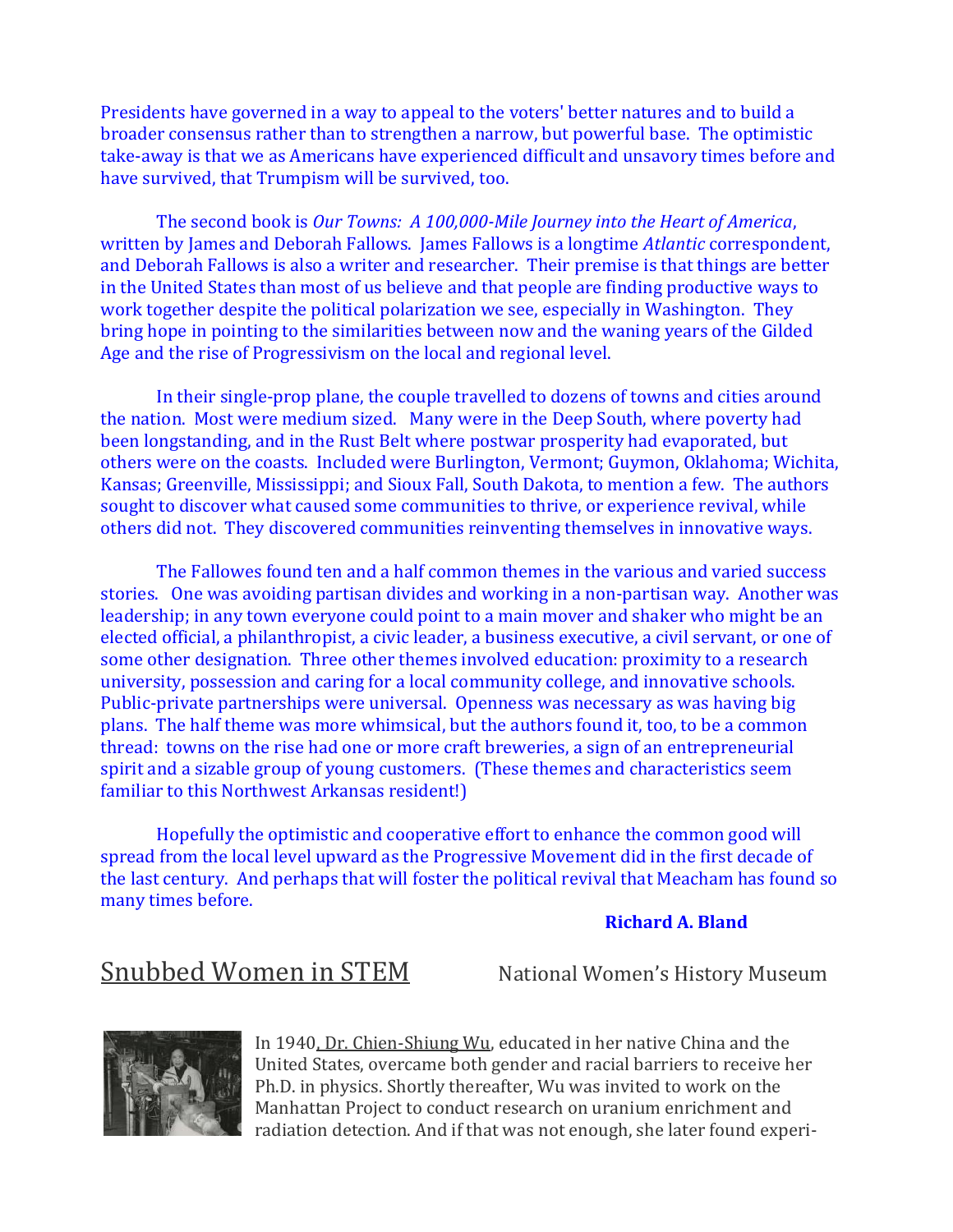mental evidence against the long-standing theory of conservation of parity. Her two male colleagues were awarded the Nobel Prize for research made possible by her discovery, but Wu was ignored. Why?

The Problem: Over the last century, great strides have been made in the United States to equalize the status of women and open the doors of opportunity that have been closed to them for most of history. [Yet somehow these strides in STEM fields have fallen woefully](http://www.aauw.org/research/why-so-few/)  [short](http://www.aauw.org/research/why-so-few/). This is one of the great ironies of women's history. In the past several years there has been a sense of urgency to get young women and girls interested in science early. But as recently as the mid-twentieth century, women in science were so ostracized that they were not recognized for groundbreaking, sometimes Nobel Prize-winning, work.



Wu's story is just one of several that we have allowed to slip through the proverbial cracks. Dr. Esther Lederberg was a microbiologist credited with discovering the lambda bacteriophage—a virus that infects bacteria. She and her husband, Joshua, also developed a method to move bacterial colonies between petri dishes. Joshua Lederberg and his male

colleagues received the Nobel Prize for physiology or medicine in 1958. But like Wu, Esther was not recognized for her contributions.



Sometimes women's scientific contributions are not as obviously overlooked. [Dr. Nettie Stevens](http://www.nature.com/scitable/topicpage/nettie-stevens-a-discoverer-of-sex-chromosomes-6580266) was a geneticist during the turn of the twentieth century. She was among the first to argue that sex determination in certain organisms (including humans) is determined by chromosomes. This discovery was not widely accepted in the scientific community until other scientists published similar findings. Edmund Wilson came to similar conclusions in his

own experiments, and prominent geneticist, Thomas Hunt Morgan, wrote a textbook confirming Stevens' findings but did not credit her for the discovery.

While the numbers are improving, there are still considerable disparities along *both [gender](https://ngcproject.org/statistics)  [and ethnic/socioeconomic lines.](https://ngcproject.org/statistics)* [Many experts argue that the key to inspiring the next](http://www.fromthelabbench.com/from-the-lab-bench-science-blog/2015/7/13/lf8auqx94untl3ukw58r2yj15p3f73)  [generation of women to pursue STEM careers is to give them role models to whom they can](http://www.fromthelabbench.com/from-the-lab-bench-science-blog/2015/7/13/lf8auqx94untl3ukw58r2yj15p3f73)  [look for inspiration.](http://www.fromthelabbench.com/from-the-lab-bench-science-blog/2015/7/13/lf8auqx94untl3ukw58r2yj15p3f73) Women like Wu, Lederberg, and Stevens are just the people for the job. But for women and girls to be inspired by their handling of adversity and achievements, their stories need to be told.

One of the ways we can tell these stories is through a museum dedicated to women's history. Not only would such an institution tell the untold stories of women in STEM, but of those in politics, the arts, sports, and social change, to name a few.

See Eunice for how to join the National Women's History Museum project. (Her contact info is on the following page.)